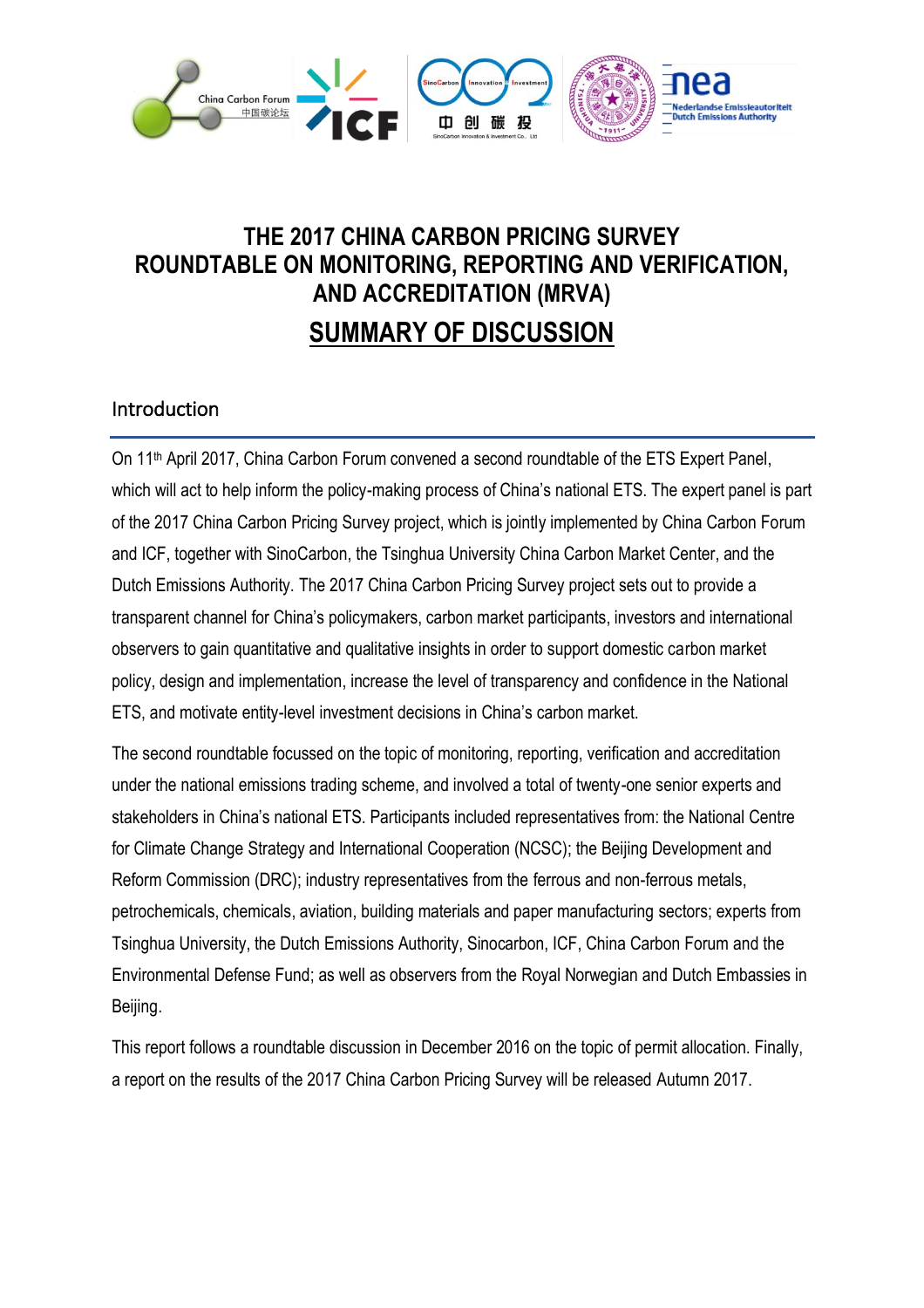

### **Conclusions**

- **Top-down management:** the NDRC has recently used two major forums to encourage an acceleration of efforts to prepare for the national ETS. In December last year, the NDRC held a National Carbon Market Seminar, at which Director Zhang Yong and Director Xie Zhenhua set out the guiding principles for the work remaining in the lead up to the national carbon market. In March 2017, the NRDC also convened a video-conference to discuss the government's climate change efforts. At this meeting, Director Zhang stressed the need to make greater efforts in relation to data collection and reporting work, as well as the accuracy of data.
- **Data integrity**: Large consensus about the importance of integrity of data and independence of verification, while unsurprisingly there are still several issues to be discussed further or resolved.
- **Cross-checking mechanisms**: The implementation of cross-checking mechanisms is necessary, but in many cases there is no reliable data that firms can use for such cross-checking
- **Public reporting of data**: A range of views were expressed. Some asked whether the current state of confidentiality of data is compatible with the need for reliable quota allocation. Perhaps data could at first be shared with all levels of government and expert advisors in order to facilitate their management of the market. The policy should indicate full data disclosure at a future point.
- **Management of verification agencies**: Managing verification agencies requires: First, the preparation of standards; second, establishing the means of supervision of national institutions and procedures; and third, the capacity of state regulatory departments.
- **Supervision:** A key aspect of oversight of verification agencies is a review process. The review process may be complex, and include specific principles, content and dedicated bodies. Decisions need to be made about whether the review should be conducted according to the level of emissions, according to the industry or according to the location (i.e. region with large amount of emissions)? Also, what do review bodies require? Experts can act as 'fourth parties'. Verification agencies can also interrogate and review each other's work.
- **Evaluating error**: Assessment of the accuracy of MRV depends on the level of management experience, as well as the integrity, of the personnel involved. Strengthening the capacity of institutions as much as possible is important for reducing error. There may be many small errors or bias in the data which is undetectable at small-scale. This requires third-party verifiers to ensure integrity of data, and quality control systems to provide assurance. Sampling of emissions data has found systematic bias between provinces, which may be due to differences in reporting boundaries.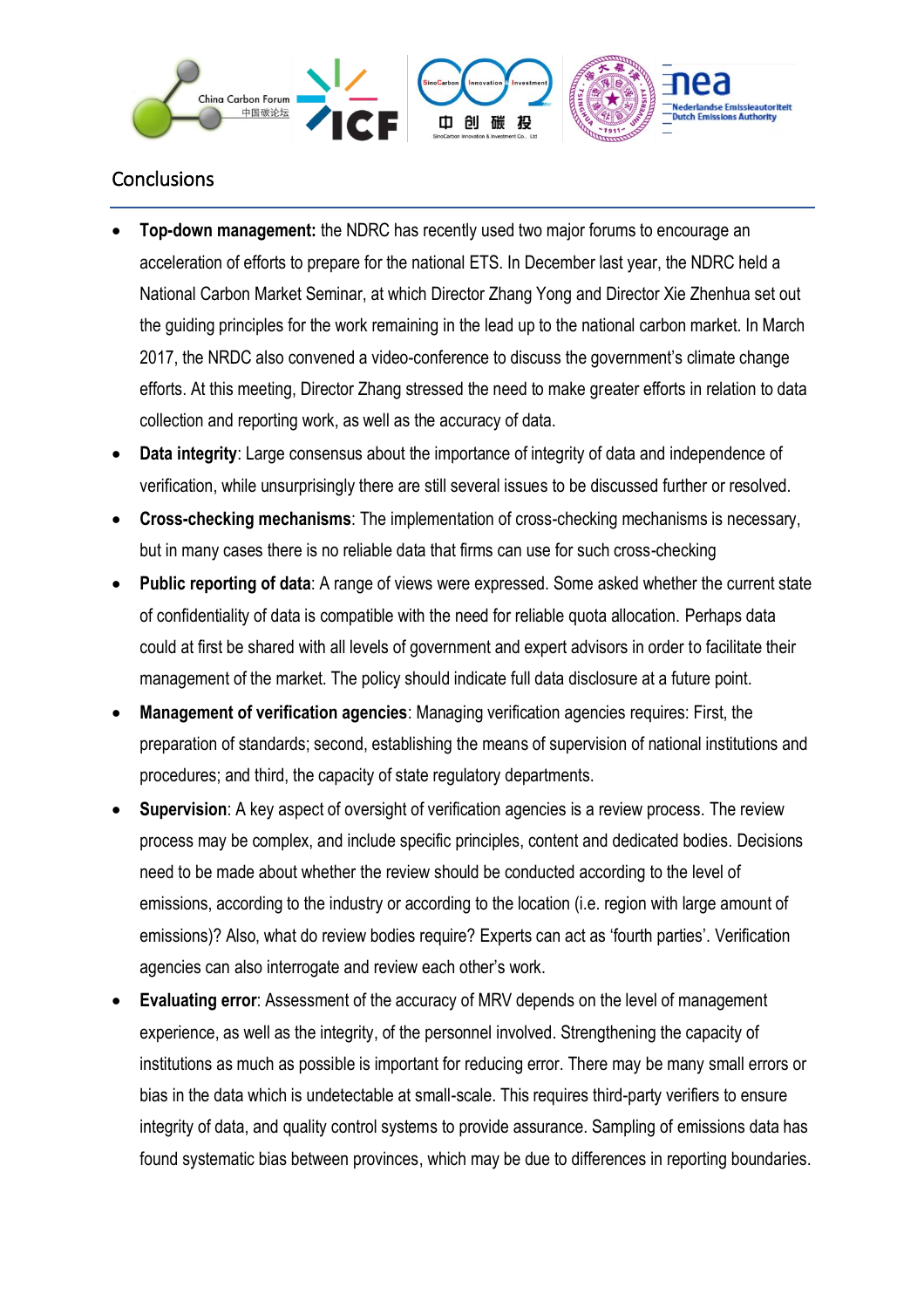

#### The national ETS: Recent progress and upcoming priorities

This second roundtable focused on the topic of monitoring, reporting and verification (MRV) under the national emissions trading scheme, and aimed to facilitate understanding and consideration of the views of representatives of major industries to be covered by the ETS, as well as other market participants.

At the national level, there have been two important activities in the past five months which have set the direction for the national carbon market:

1) National Carbon Market Seminar (in mid-December last year): At this meeting Director Zhang Yong and Director Xie Zhenhua put forward some high-level principles for the development of the national carbon market.

Director Zhang suggested that for the next stage in setting up the carbon market, seven key principles should be adhered to: A) Recognise that the national carbon market is still in the primary stage. Adhere to the principle of "first easy, later difficult" and avoid aiming too high; B) Apply unified standards and systems of technical rules and regulations for transactions and other aspects of national rule-setting; C) Adhere to the principle of fairness. That is, the design of the national carbon market system should be fair and reasonable, and avoid poor design in the early stage which may conceal dangers later on; D) Operation of the national carbon market design should not disregard practical realities, making it difficult to function properly. At the same time, it should also allow for room to develop in the future; E) Compatibility. Given that the achievements of the seven carbon trading pilots have involved much difficult work, the pilots and the national carbon market need to be combined organically, as much as possible; F) Deal with the relationship between the government and the market. The government cannot replace the market, but in cases of market excess it should have a role to play; G) The last is to mobilize enthusiasm amongst all stakeholders. Because development of the national carbon market can be more effectively implemented if the whole of society is well-informed and the economy is incentivized.

Therefore, the National Development and Reform Commission (NDRC), according to the spirit of Director Zhang's speech, will roll out the plan for the national carbon market this year, and then seek views from the provinces, and cities and other stakeholders.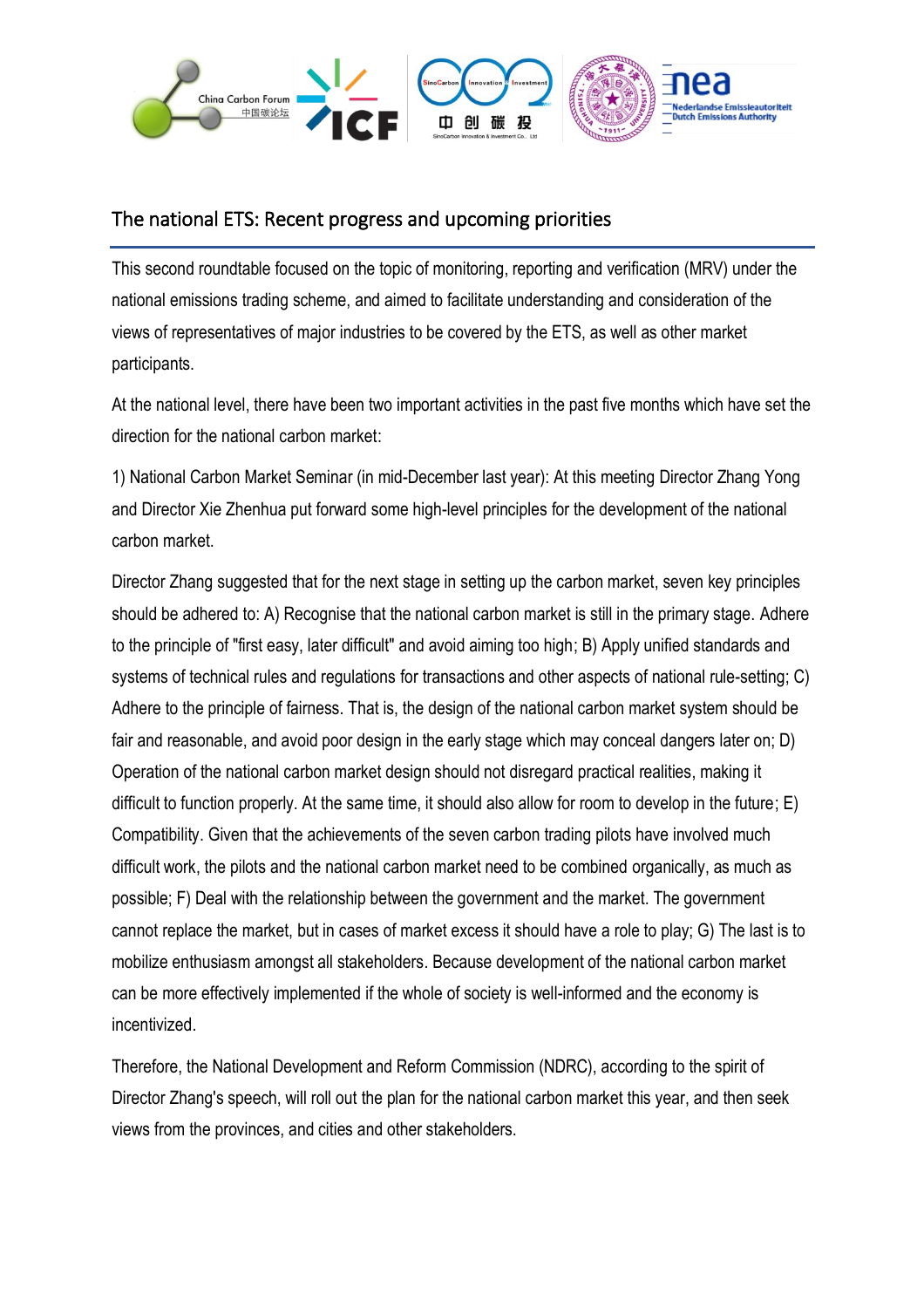

2) On March 20, 2017, the NRDC also convened a video-conference to discuss the government's climate change efforts. At this meeting, Director Zhang summarized work to-date on the development of the national carbon market, and put forward the key areas for future work, especially stressing the need to make great efforts in relation to data collection and reporting work, as well as the accuracy of data. At the meeting, Mr. Zhang urged the key enterprises that have not yet completed the verification of their 2013 to 2015 emissions data, to step up the rate of progress and submit their data. In addition, companies will soon need to report and verify their emissions data for 2016.

• It is uncertain whether the laws and regulations will be introduced this year, as there is a need for consensus among the various stakeholders, in particular the relevant local government and central government ministries. If the regulations are not in place, then the legal basis for the implementation of the national carbon market may be based on the interim management rules promulgated at the end of 2014, which were expressed in a department-issued regulatory document. The implementation program for the carbon market this year has involved soliciting views from government ministries and local governments. This process is now underway.

• The NDRC is asking the seven pilots and other regions to cooperate in setting-up the national trading and registration systems. In the near future, the government will assume responsibility for building the trading system and relevant support services.

• Regarding progress on the MRV, Director Zhang discussed at the March meeting some of the deficiencies in historical data. And in April and May this year, regions are required to conduct verification of emissions data.

• Regarding the national 'direct reporting system', there are already several provinces that have applied the national-level system. The next step is the processing and analysis of the data collected, thereby providing the basis for the allocation of quotas and the coverage of enterprises.

• Regarding progress on verification, Document 57, which was issued last year, provided local regions with reference on verification standards and management practices for verification bodies.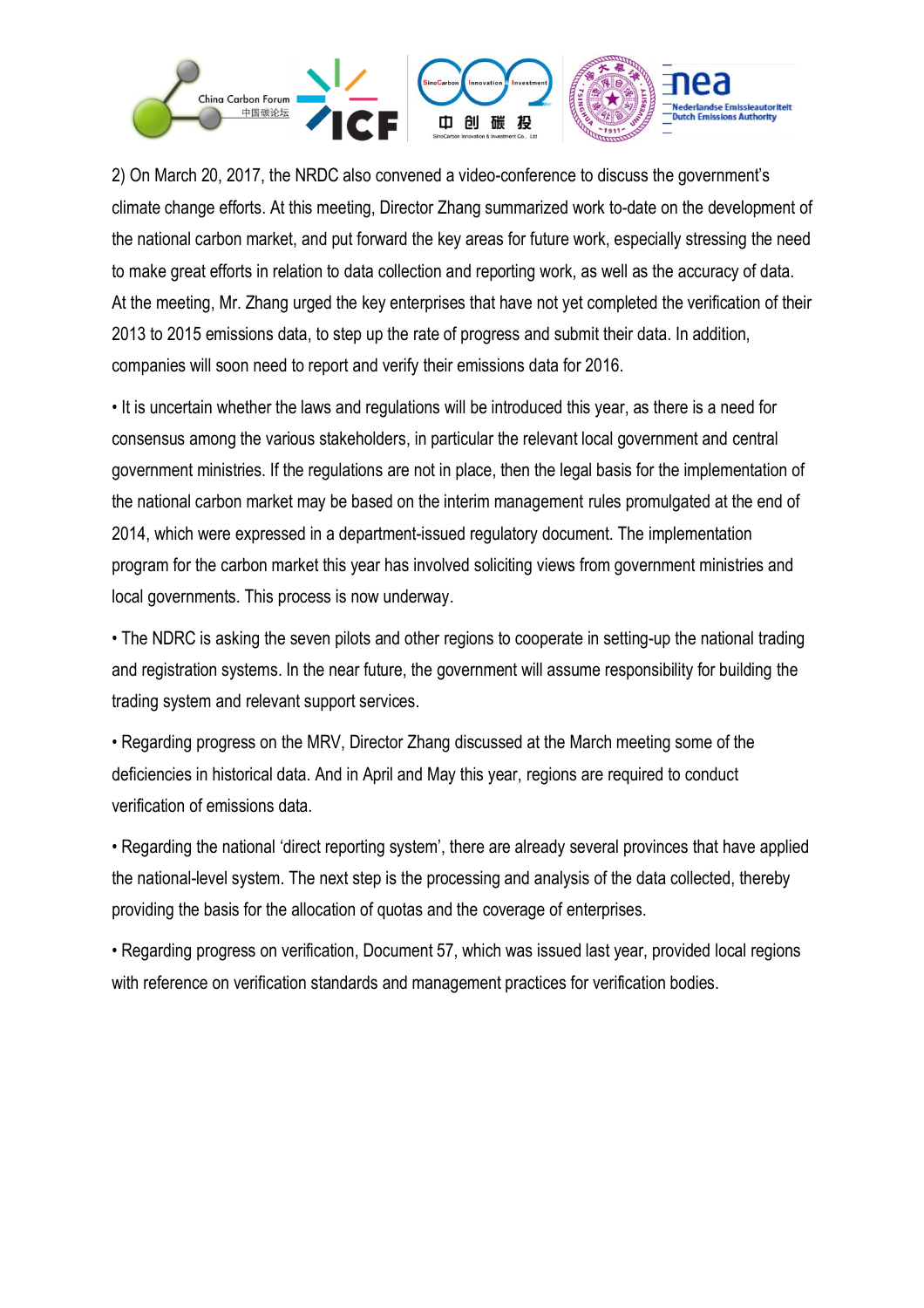

#### Questions

**1. How can integrity of MRV data be ensured?**

**2. How can a practical and useful roadmap for data disclosure/transparency be set up in order to provide more information for market players?**

- The key to ensuring the integrity of data is the verification process. First, the emission reports of the covered enterprises require definition of the reporting boundary and the emissions sources. Second, full use should be made of internal and external cross-validation mechanisms, to fully guarantee the integrity of the verified data.
- The Beijing local government has several methods to ensure that the verification of the data is accurate and reliable from a technical point of view. First, the government has issued a variety of industry-specific standard measurement methodologies. Second, Beijing's data verification mechanism is comprehensive. Third, the legal basis for ensuring data integrity integrates both requirements and incentives. At the same time, many trainings are conducted each year.
- Ensuring the integrity of verified data can be ensured through compliance with the verification process guidelines (referring to Annex III of NDRC's Document 57 issued last year). These guidelines provide for how the verification body is required to carry out its work to ensure that the data is complete and accurate. This process is divided into three stages: the preparation phase, the implementation phase, and the report compilation.
- In addition, cross-validation mechanisms are a very important and effective means of ensuring the integrity of data verification. But whether it can be effectively implemented depends on the circumstances.
- The integrity of the verified data is closely related to other monitoring requirements. First, it is important for regulators to ask what kind of specific measurement and monitoring should be conducted by the enterprise. Second, the enterprise should run their own monitoring capacity building based on the relevant requirements, and then conduct measurement of emissions and energy consumption of its key facilities. In this regard, strengthening the development of electronic monitoring can help to provide a very important guarantee of data integrity.
- Ensuring the integrity of data requires, firstly, reliable historical data, and secondly, future data management enterprises utilising monitoring plans and verification. The implementation of cross-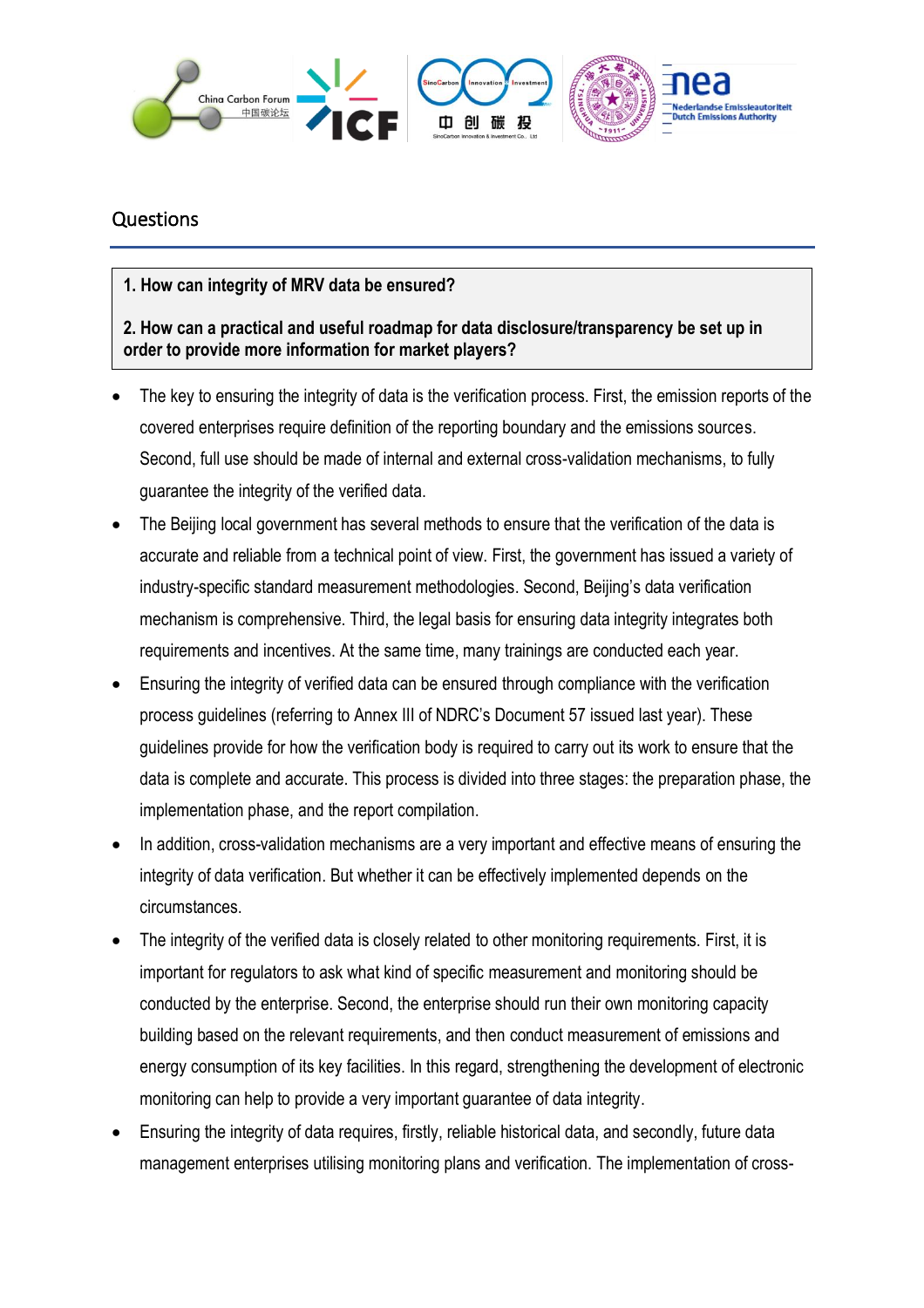

checking mechanisms is necessary, but in many cases, there is no reliable data that firms can use for such cross-checking.

- Building a regulatory system, building capacity, and third-party organizations all have an important role to play in ensuring data integrity.
- For ensuring the data integrity of covered companies in civil aviation, understanding of carbon verification and emissions data is an important factor, while the lack of data for airports makes it difficult to ensure the accuracy of the data overall.
- Reporting boundaries may vary. The MRV reporting boundary can differ from that required for permit allocation, as well as from specific industry requirements. For example, there may be some specific consideration made for the aluminium industry.
- There may also be many small errors or bias in the data which is undetectable at small-scale. This requires third-party verifiers to ensure the quality of data, and a quality control system to provide assurance.
- Also, because the cost of verification is going down due to competition in the market, the quality of verification may be harder to guarantee.
- Sampling of the data can help to identify systematic bias between provinces. This may be due to differences in reporting boundaries. Appropriate solutions may then be identified by the relevant authorities.
- The verification process needs to not only be done with integrity, but also be consistent and comparable. Consistency involves the enterprises and their own historical data, but also intraindustry comparison as well as comparison with different geographical regions.
- Variable data accuracy can occur because accuracy requires self-discipline and willingness on the part of companies to report the real data.
- Another issue is whether the confidentiality of the data is compatible with the need for reliable quota allocation. Quota allocation and data confidentiality should be two separate questions.
- Once the national carbon market has been established, there will certainly be relevant standards to support the integrity of the data. Then, for third-party inspection and certification bodies, there will also be a clear mechanism and relevant management regulations to ensure that third parties can genuinely fulfil their duties.
- In the process of data collection, there may be 3-4% error in the data accounting conducted by companies. Capacity building is needed to ensure that companies can provide accurate data, and to ensure that third parties can adequately play their role in checking and verifying data.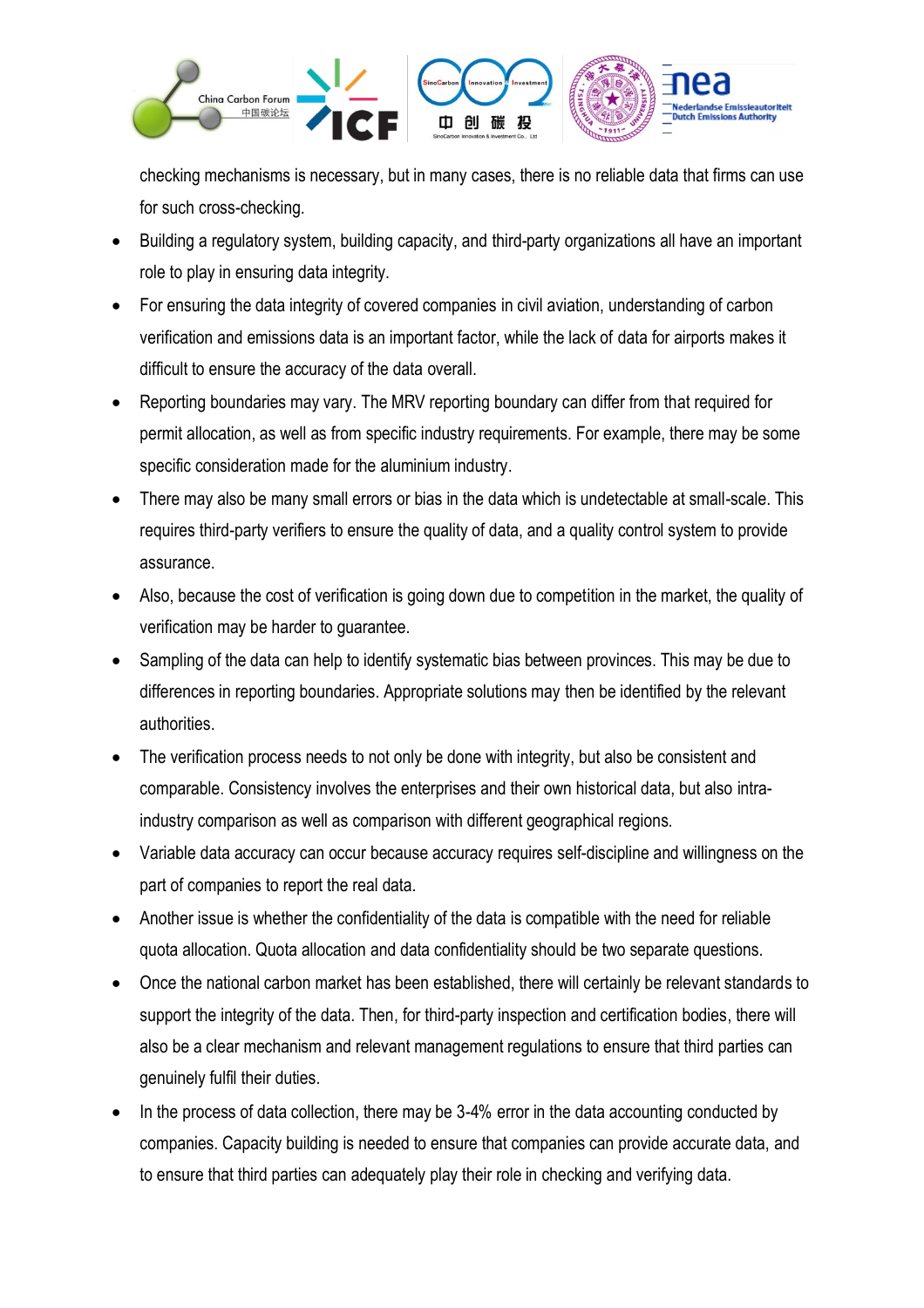

- Transparency is important for carbon market development, because in principle, buyers must have the right to know the seller's level of emissions in order to create a fair market. However, we are currently experiencing problems in this regard, due to inadequate regulation and the demands of some companies preventing full disclosure of data. This issue may not be resolved in the short term, so failing this, the relevant authorities should be responsible for guiding the fair and reasonable development of the market.
- The professional competence of third-party verification agencies needs to be improved. Third-party verifiers have a low threshold for qualification, however knowledge of technical requirements is important. For self-disciplined companies this may not be a problem, but for others, how can we be confident in the accuracy?
- The professional capacity of management staff at covered companies is also lacking. SOEs have been collecting energy consumption data for many years, and it is of high quality. However, the energy statistics vary from what is required for verification in the ETS, including methods for calculation. How can we strengthen the management of data? Capacity building is therefore required for both verification agencies and enterprises in relation to data management standards.
- Regarding verification, consistent standards in the calculation methodology are an important principle. The measurement boundaries and the unit of calculation should be consistent given complex processes, for example in the cement industry.
- Regarding the capacity of covered companies, the degree of importance that they give to the accuracy and completeness of the verified data has a definite impact. This requires oversight from government and the relevant authorities, in order to ensure accuracy.
- The information systems that companies are developing should be standardised to help ensure data integrity.
- Currently the verification occurs when the enterprise appoints someone to conduct it, and sometimes their requirements for quantifying emissions are not very high. This is a significant difference with the experience E.U. and the U.S.
- An important point regarding the controlled entity's own technical equipment, is that the measurements may or may not be accurate as the system may not be complete. This leads to estimation and a certain level of unavoidable error. Companies may be encouraged to improve their metering to avoid the application of a uniform error coefficient to their data.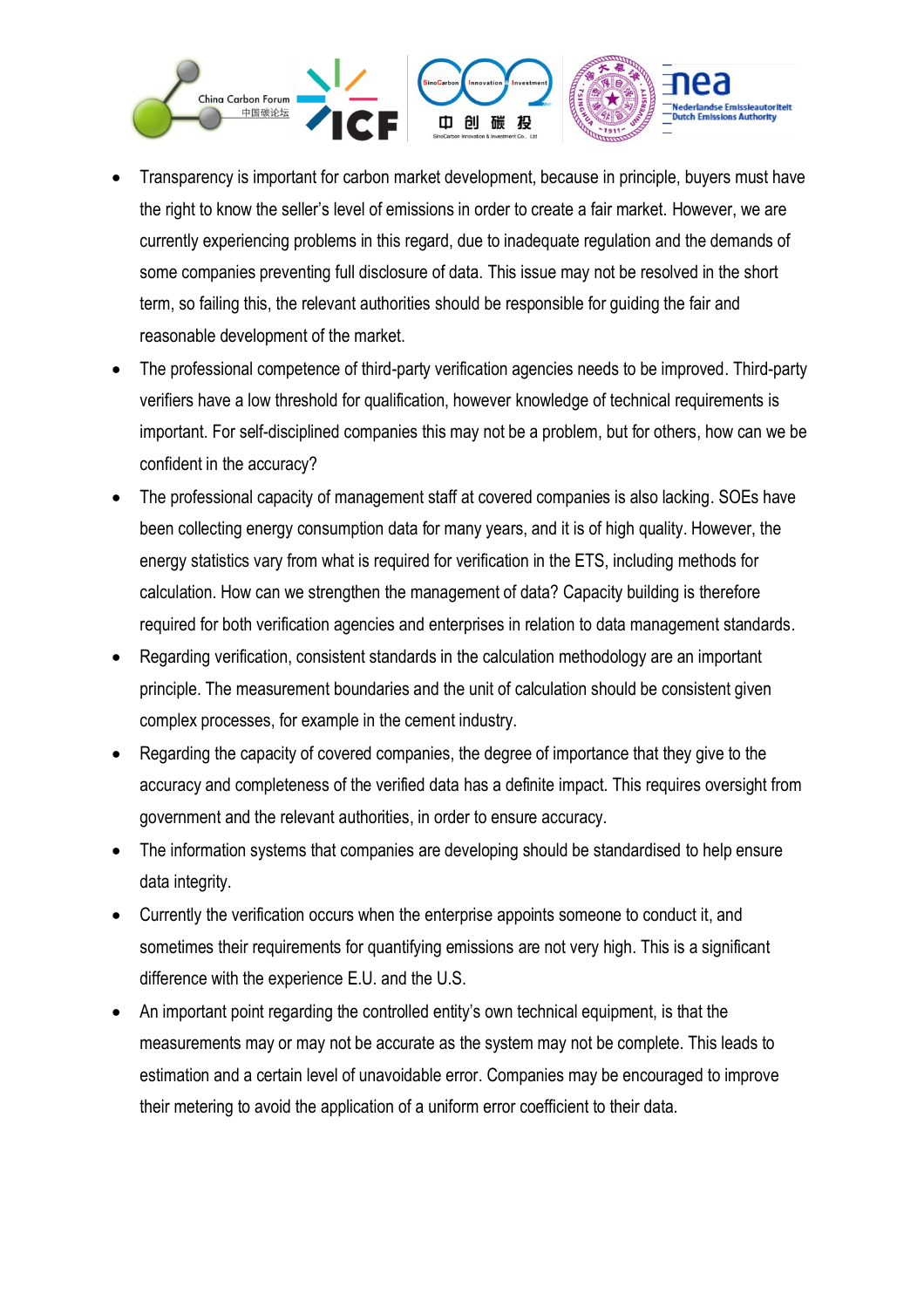

- Capacity building for third-party verifiers is also very important. If these issues are dealt with satisfactorily, problems can be identified and views based on auditing can be put forward. This can also push enterprises to provide even more accurate emissions data.
- Often when training sessions are conducted, it is found that they are not well understood. The company representative at each training session may be different; sometimes a regular staff member, sometimes the CEO, and sometimes the accounting team. In addition, they have no special university qualifications in the area. This is very important for ensuring that compliance activities are in strict accordance with the monitoring plan, and that data collection supports the plan. Therefore, maintaining consistency of the responsible person is important.
- Another point is that it is not very clear where the responsibility lies for MRV, given that for some of the pilots government covered costs, while for others companies held that obligation. This should be clarified in legislation.
- In addition, in some pilot regions' fines for non-compliance are not high, perhaps a few thousand or tens of thousands of RMB. Therefore, third-party verification may not be a high priority for enterprises.
- In relation to the confidentiality of data, at this stage it may be too early to have full data disclosure, and it's not clear who it should be disclosed to. Disclosure to government, policymakers and advisors would be helpful. Policy should lead eventually to disclosure of data to the market, but this is a matter of stability. Rather than data disclosure, the priority for enterprises is long-term policy certainty regarding allocation. This policy stability is important for enterprises.
- There needs to be a good understanding of the requirements for data to be submitted, e.g. the verification methodology and reporting boundaries. Also, in some industries, such as cement and glass, the units are often not unified.
- In order to improve data integrity, there is a need for capacity building, a 'scientific approach' to correcting systematic error, and cross-checking.
- Transparency is important. Companies are obligated to report data to government, but it is not released publicly. Confidentiality agreements are signed which preclude public access to the information. For this reason, the establishment of a carbon market will be a gradual process. We must ensure that policy is implemented with consistency.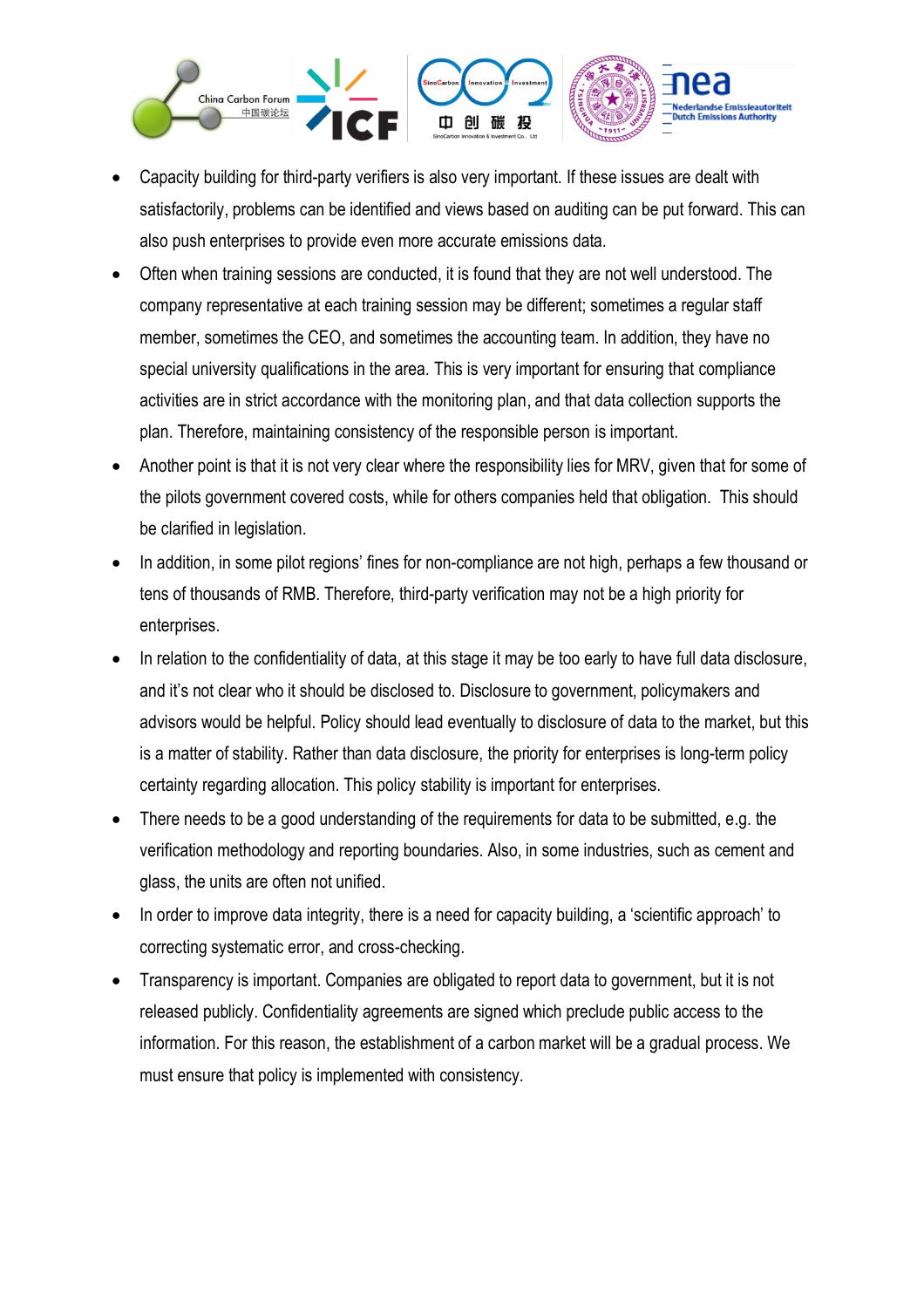

#### **3. How should verification agencies be managed?**

**4. How can the competent authority or regulators of ETS evaluate the level of error in MRV in order to better support allocation and market management?**

**5. What procedures are necessary when a complaint/dispute arises from MRVA?**

#### **6. How can government and industry make full use of monitoring plans?**

- In deciding how to manage the verification bodies, the government will first establish the legal framework. The most severe punishment for inaccuracies may be that a company's business license can be revoked.
- The government can also carry out supplementary data reporting based on the reports submitted, through random checks and reviews to assess whether the MRV is adequate.
- Different industries have different reporting boundaries. Training can therefore help to better guarantee the quality of MRV. Clarifying the basis for verification and reporting boundaries can greatly reduce the probability of error.
- It is very important to stress the importance to have a trustworthy data system. In Europe, environmental data are essentially defined as public data, so emissions data is shared with the public. Initially, some specific industrial data can be marked as confidential (e.g. relating to specific production procedures). Eventually, however, it is essential for the system to have data transparency so that participants and the public can see the results of the system.
- Beijing, through the Beijing Municipal DRC, the local CNCA and relevant institutions, carried out public appraisal. Finally, it was decided that in Beijing they would try setting up a body responsible for overseeing carbon emissions verification. This is suitable for high-level oversight, but in the future under the national carbon market, there will be a need for more verification agencies, which will require capacity building work.
- In Europe, the requirements for verifiers are very important. It is essential that verifiers be very familiar with the specific sector (e.g. if he works on the petrochemical sector then he should try to have general accounting/technical knowledge of processes etc.).
- There are three main aspects to the management of verification agencies. First is the preparation of verification agency standards; second is the means of supervision of national institutions and procedures; and the third is the state regulatory departments.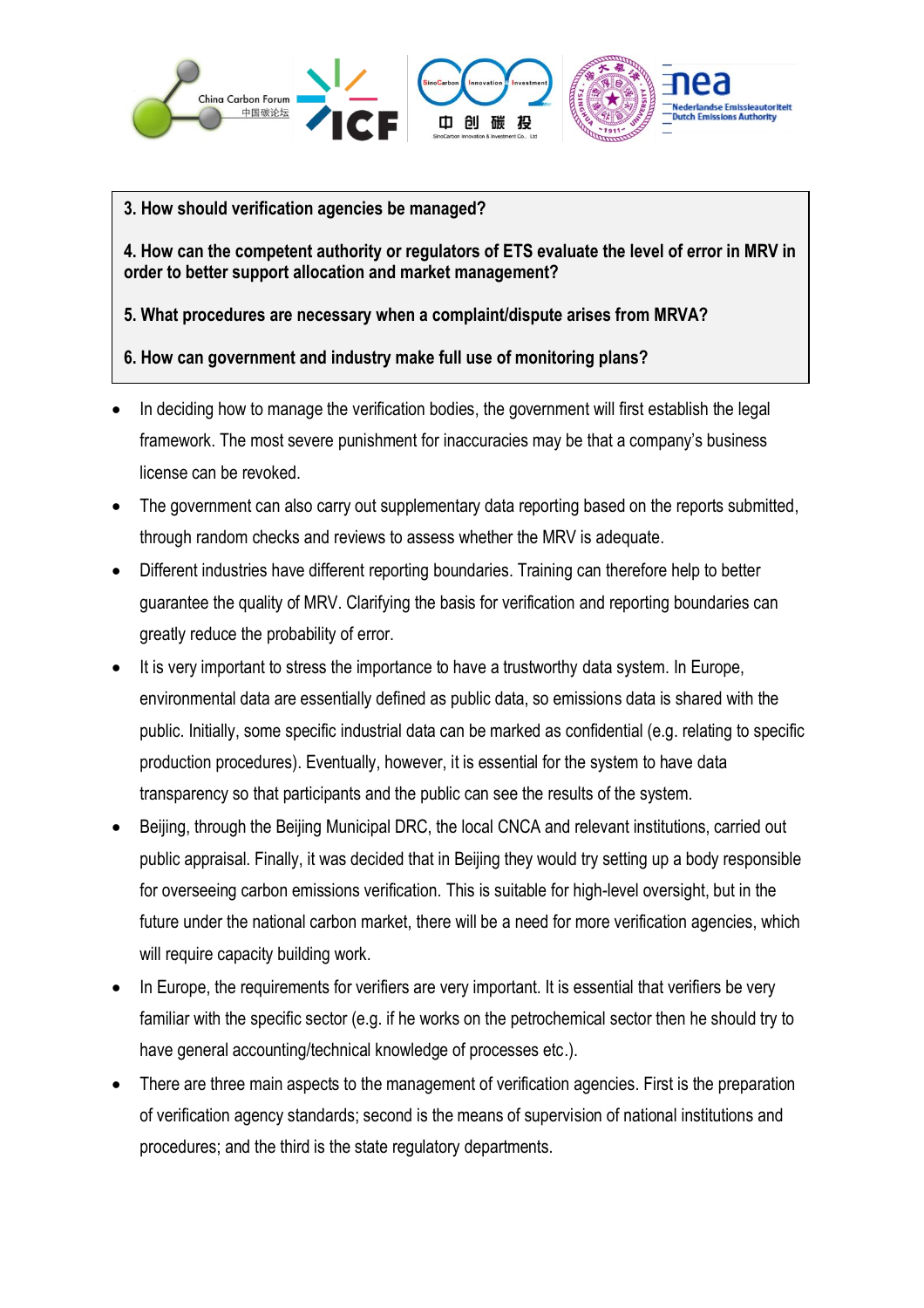

- In relation to the preparation of standards, a necessary condition for ensuring data quality is the high quality of national institutions. At the national level, there is a need to consider whether the verification bodies need to file details of their inspectors in order to be qualified. Also, whether the verification body itself requires an administrative license or simply registration on a central system.
- A review process can help to guarantee the quality of verification, as well as providing oversight of the verification agencies. The review process requires specific principles, content and dedicated bodies, e.g. should the review be conducted according to the level of emissions, the industry or the location (i.e. region with large amount of emissions)? What do review bodies require?
- In this regard, experts can act as the 'fourth parties' in checking verifiers. To facilitate this, further support is required in order to set up a special body to conduct reviews of the verification. In addition, verification agencies could interrogate and review each other's work.
- There should also be horizontal line management, as these accredited verification bodies come under the management system of the Certification and Accreditation Administration (CNCA).
- The last question relates to how to make full use of the monitoring plan. In many pilot regions, the vast majority of covered enterprises, including major emitters, face personnel turnover and the capacity of staff is uneven. There is a significant lack of understanding of verification and carbon trading.
- Local government tries to facilitate the competent departments and related personnel in the covered enterprises to develop the capacity to understand how to complete and submit the reports. However, at present, there are still some difficulties with implementation.
- The management of registration of verification bodies, as well as implementation of verification regulations needs to be strengthened. At the same time, we need to strengthen the basis for evaluation by supervisory agencies. Dynamic management of this area will involve the setting of an exit mechanism and punishment mechanism.
- Assessment of the accuracy of MRV depends on the level of management experience of those conducting the MRV, as well as the integrity of the personnel. By strengthening the capacity of institutions as much as possible, we can try to narrow this gap in accuracy.
- In January last year, the NDRC has released Document 57 regarding key areas for preparation of the national carbon market. The document included an annex on third-party verification. Originally this was supposed to be a stand-alone set of interim regulations for verification, but due to the involvement of several departments, this proved too difficult. Given the urgency of verifying historical emissions, however, it was important to release the information at that time, even as an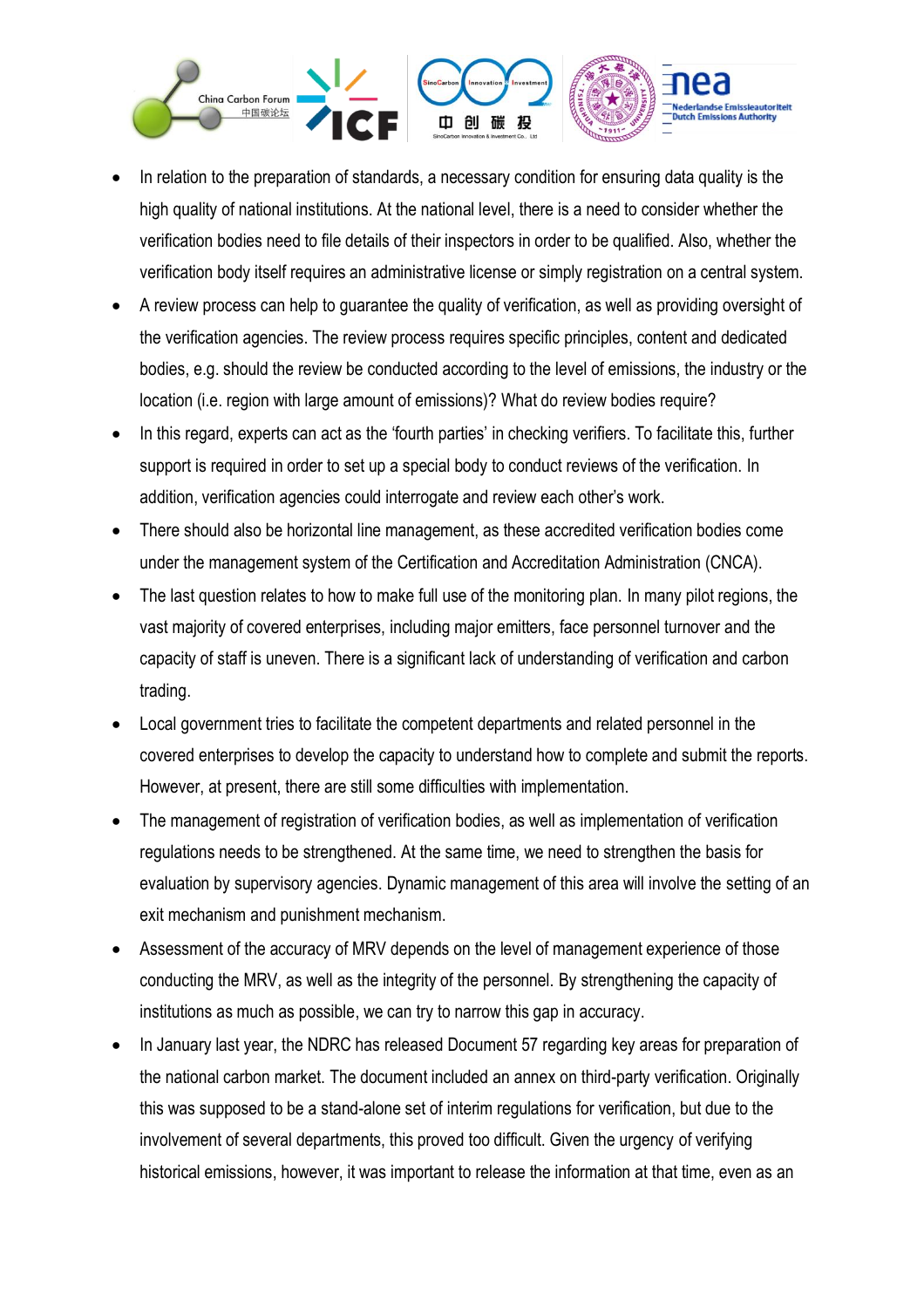

annex to the NDRC document. The annex covered included three main parts: the granting of qualifications, public supervision and punitive measures.

- There were many requirements set out for qualification. Some regions strongly suggested being strict in this regard. An official from Hubei, for example, mentioned that the quality of verifiers directly determines the quality of data. Other stakeholders also consider that the market needs to be nurtured, and if you set the threshold too high, many verifiers will not be able to enter the market.
- A compromise approach was taken. The regulations were put in place, but there was allowance for exceptions. In this case, you must establish a professional committee and undergo review by the NDRC's Climate Change Department. If you pass you this review you may be registered as a verifier.
- There is a small team in government that is discussing qualifications of verifiers. They are considering two proposals. First, whether the national government should be responsible for giving qualifications. Recent initiatives aim to streamline and de-centralise government powers, so centralised approval may contradict this. Therefore, a second proposal has emerged, examining whether it would be possible to implement industry self-governance, with a role for industry associations.
- The provinces, including at the pilot stage, have adopted measures including appraisal of experts, mutual assessment and spot checks. All pilot regions, and now all provinces, are conducting this supervision.
- However, there is a problem being faced in how to deal with problems when they arise during this process. Some reports are indeed very poorly written, and there is a large volume of data leading to a significant deviation from the real situation. So far, we haven't seen a province that has come up with a solution to this problem. We proposed a one million RMB fine or negative record, but implementation to date still leaves room for improvement.
- Monitoring plans are important. The EU has done well in this regard, and we can learn from that experience. We are conducting research on this. We hope that the government can require companies to have plans within legislation. In this way, we may see a great improvement in verification and data quality in the future.
- It is important to avoid vested interests. For example, who is responsible for paying the verifiers? If it is the company, then they may have an interest to collude, which is not what government wants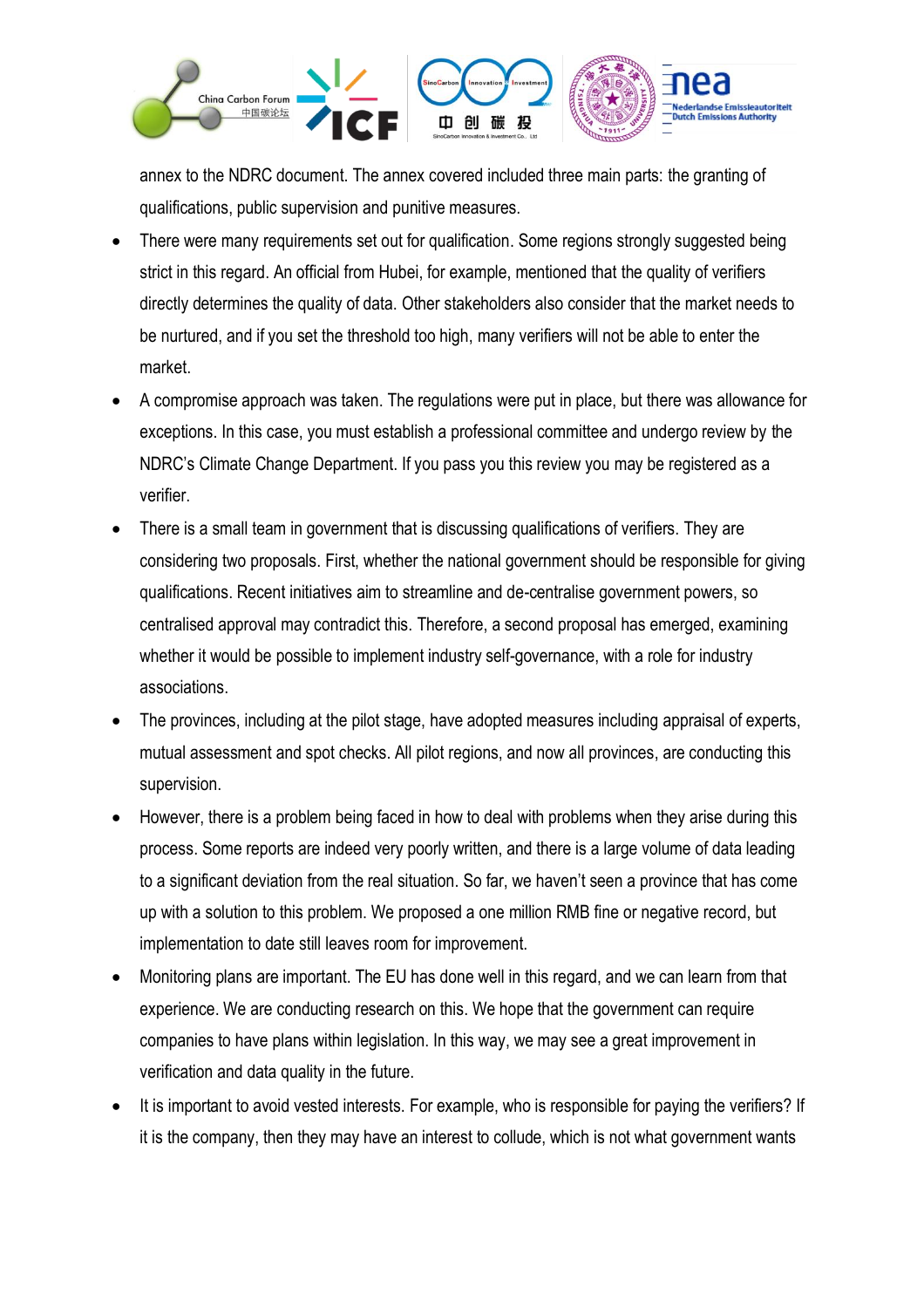

to see. One option to resolve this would be for companies to pay a third-party platform, such as an exchange, to manage this process.

- There is a need to establish an improved management system to ensure the high quality of verification work. This requires increased supervision and a separate regulatory institution for the verifiers.
- Spot checks without prior notice is a good approach, but how can this be implemented? For example, currently when conducting verification, the visit plans are communicated between the verifiers and the company, and not submitted to the authorities. If we can establish a rule that it is sent to the authorities or the verifiers' monitoring agency, they can be aware that it will happen and can sample, monitor and regulate the verifiers.
- Registration and certification of verification staff can take reference from existing frameworks, such as in the construction or accounting industries (e.g. CFA).
- Although some staff may meet the requirements, they don't have much experience in verification work, while some who do not meet the standards or threshold are in fact more familiar. We could have an exam which would help us to ensure higher quality verification staff.
- A long-term assessment mechanism is also necessary, involving periodic assessment of verifiers. This can also encourage verifiers to have consistently high-quality work.
- The mechanism is the key. Spot-checks without notice are a good approach. We can also learn from the existing energy efficiency monitoring process. A notice will be posted online when the visit occurs, and authorities are notified, who call the company to check whether and who came. This provides a good reference to avoid fraud.
- If the specific time is provided, we can reveal more information as to whether the verifiers have taken the process seriously. If we can build such a system for emissions verification, it can help to prevent falsification of data.
- Regarding third parties, we can learn from the CDM process, because that was actually very successful. There was a high threshold for verifiers, including for registered capital and avoidance of conflict of interest. This meant that they were mostly international and not many domestic participants.
- The reality in China today is that there is much work to be done, and there are not enough experienced third-party verifiers, so the threshold for expertise is low. We need a process to increase the quality of verifiers. We can see from previous experience that after training and experience, verifiers have gotten better.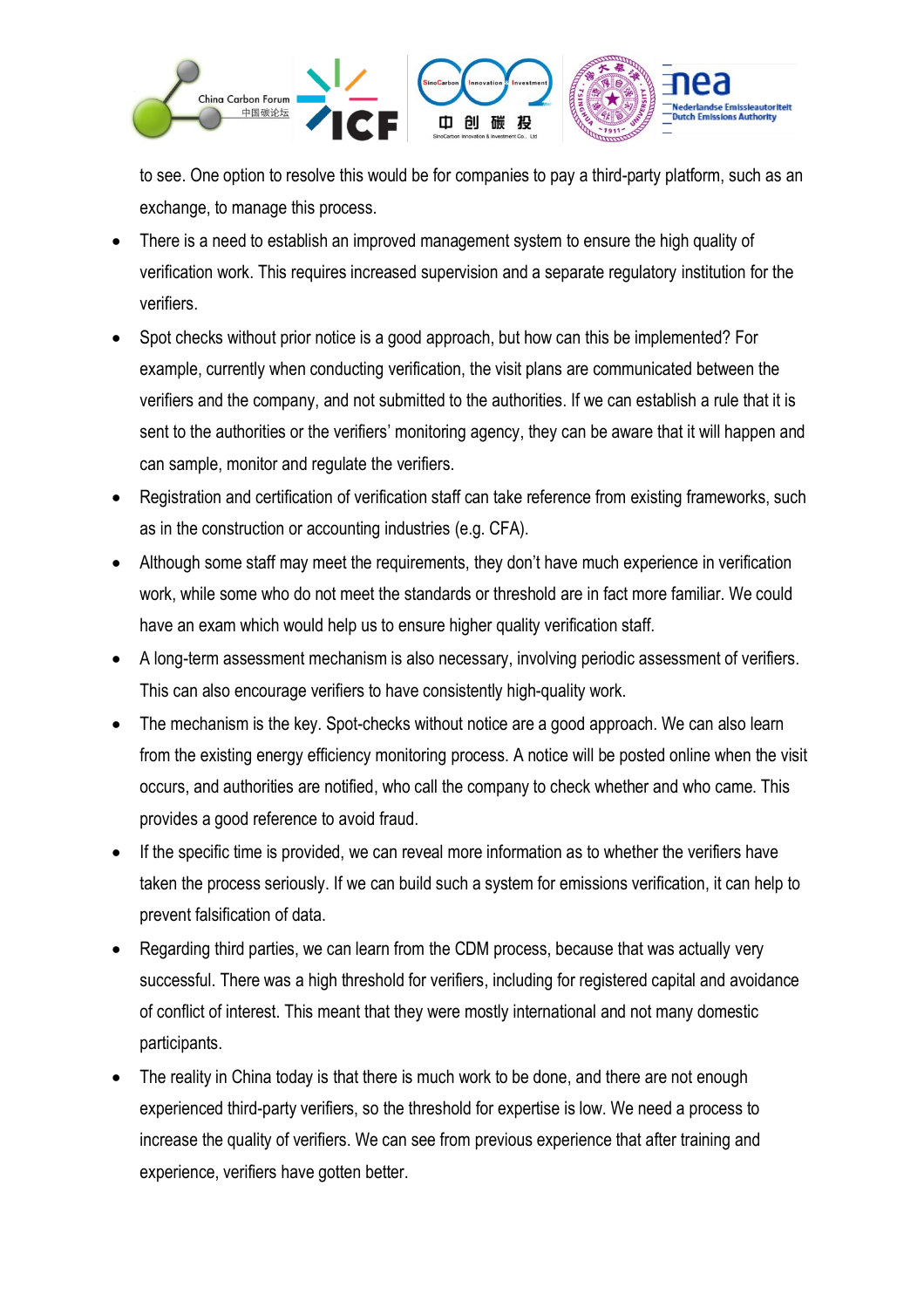

- Management should leave enough time for verification. For example, in the pilot regions, verifiers have had very limited time to complete their work. In the national ETS, we should ensure that they are provided adequate time, and with a more even workload instead of asking for it to be done within one or two months.
- In terms of the national market, the work will be very technically demanding. Every verifier needs to have a technician in its team specific to the industry. Otherwise it will be difficult to judge the data and identify errors.
- In relation to monitoring plans, the focus is mostly on data collection and analysis. Verifiers need to have a plan on how to collect and ensure accuracy of data. This should reach the level of reliability that the energy efficiency monitoring has achieved. It should also be possible to identify which department the data is received from.
- Each province has limitations in its verification bodies, and knowledge of differences between industries is limited. If big data cannot be achieved at the national level, for example sharing of data at the sub-industry level, then the capacity building will take a longer time.
- There would be a very high cost for conducting reviews of 100% of the verification reports. However, we need confidence in the data. Therefore, a two-part process could be employed: First, industry assessment groups would be created, which can look at verification reports in relevant industries and regions, compare data, and identify where problems exist. Expert teams can then identify companies which require double-checking. Second, after this initial screening, spot checking can be conducted for 20-40% of enterprises, to compare data. These two approaches together can help to ensure data quality, while reducing costs.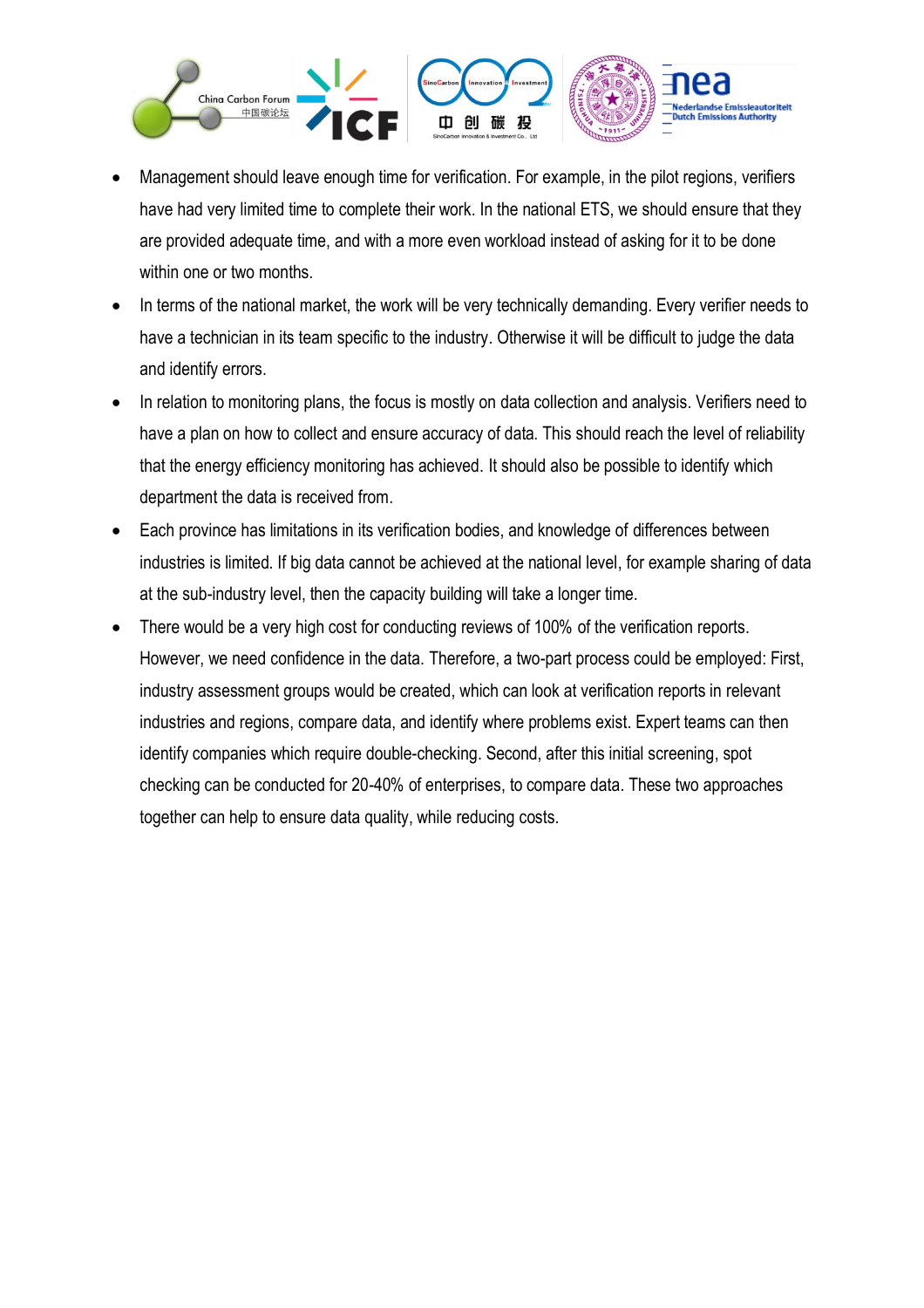

## **ANNEX**

#### **Attendees**

Chinese experts:

- **Prof. Zheng Shuang**, National Center for Climate Change Strategy and International Cooperation
- **Liu Haiyan**, National Center for Climate Change Strategy and International Cooperation (NCSC)
- **Chen Caocao**, Beijing Development and Reform Commission (DRC)
- **Wang Feng**, China Quality Certification Center (CQC)
- **Cheng Liang**, China National Institute of Standardisation (CNIS)
- **Ma Xiangshan**, Tsinghua University (formerly Director, Climate Change, China Science and Technology Institute of Civil Aviation)
- **Zhou Sheng, Vice Professor, Tsinghua University**
- **Tong Qing, Tsinghua University**
- **Lü Zhuanyi**, Tsinghua University
- **Wang Lan**, China Building Materials Academy
- **Fang Jingrui**, China Building Materials Academy
- **Wu Zhenhua**, CHEMCHINA
- **Kan Yuwei**, Vice-President, Corporate affairs and communications, Air Liquide China
- **Hu Xiaoming**, SinoCarbon
- Lai Han, SinoCarbon
- **Shen Ying, Senior Consultant, ICF**
- Zhao Xiaolu, Carbon Trading Project Manager, Environmental Defense Fund

Foreign experts:

- **Tor Skudal, Environment Counsellor, The Royal Norwegian Embassy, Beijing**
- **Steven Bank**, Senior Emissions Trading Advisor, The Dutch Emissions Authority (by phone)
- **Erik van Andel, Strategic Advisor NEa, The Dutch Emissions Authority (by phone)**
- Anne te Velde, Embassy of the Kingdom of the Netherlands
- **Dimitri de Boer**, Vice Chairman, China Carbon Forum
- Peter Edwards, General Manager, China Carbon Forum
- **Huw Slater**, Research and Projects Manager, China Carbon Forum
- **Renato Roldão**, Consulting Director Climate Change, ICF